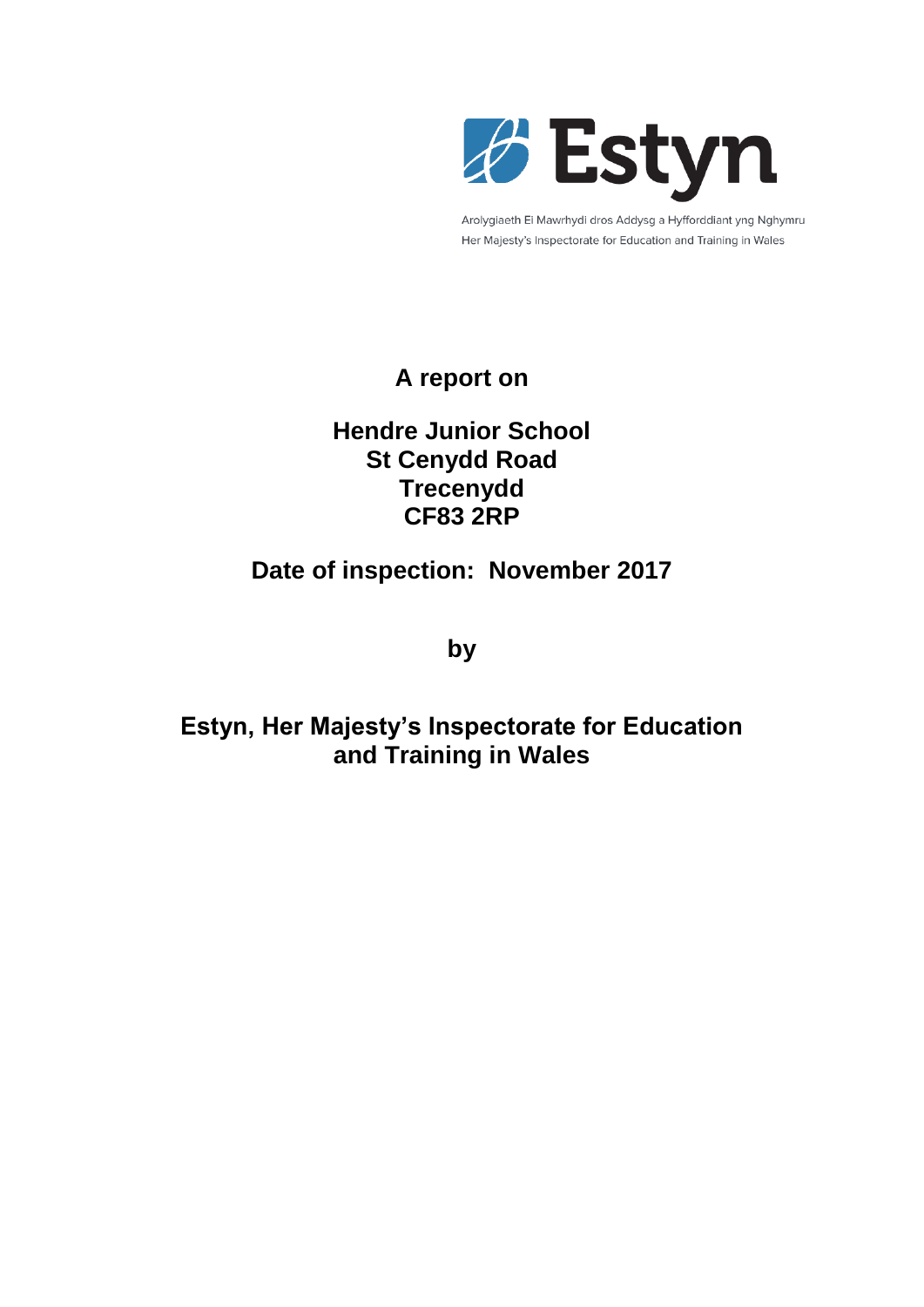#### **About Hendre Junior School**

Hendre Junior School is on the outskirts of Caerphilly. Currently there are 222 pupils on role, aged from seven to eleven, in eight single-year classes. The rolling average of pupils eligible for free school meals over the last three years is 23%. This is above the national average (19%).

The school identifies that around 21% of pupils have additional learning needs. This is in line with the national average. A very few pupils have a statement of special educational needs. No pupils are from a home where Welsh is the first language and very few are from a minority ethnic background.

The school's headteacher took up his post in April 2013. The school's previous inspection was in February 2011.

Further information is available from the Welsh Government My Local School website at the link below. <http://mylocalschool.wales.gov.uk/Schools/SchoolSearch?lang=en>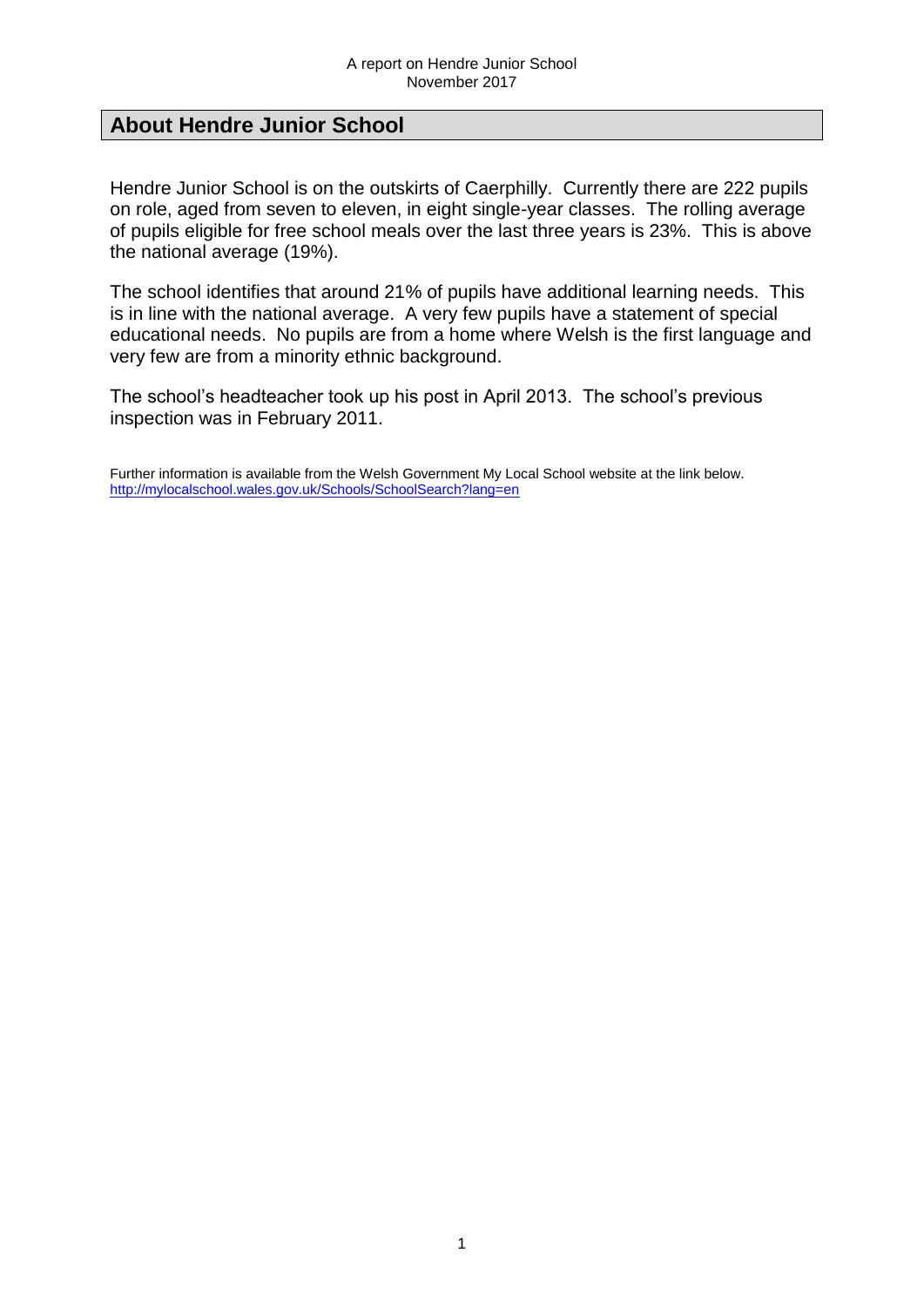#### **Summary**

Most pupils at Hendre Junior School make strong progress from their starting points and a few make excellent progress. Most pupils have a positive attitude to learning and participate enthusiastically in the range of interesting and engaging activities that teachers provide. Nearly all pupils show pride towards the school and their work. Staff ensure a very caring, nurturing environment. Working relationships between adults and pupils are respectful throughout all year groups. The headteacher leads the school well with significant improvement in standards, outcomes, attendance and provision since his arrival. An effective leadership team places a high value on pupils' wellbeing and leaders challenge staff and pupils appropriately to achieve high standards. The governing body is supportive, but members do not challenge the school effectively on its performance.

| <b>Inspection area</b>                   | Judgement |
|------------------------------------------|-----------|
| <b>Standards</b>                         | Good      |
| Wellbeing and attitudes to learning      | Good      |
| <b>Teaching and learning experiences</b> | Good      |
| Care, support and guidance               | Good      |
| Leadership and management                | Good      |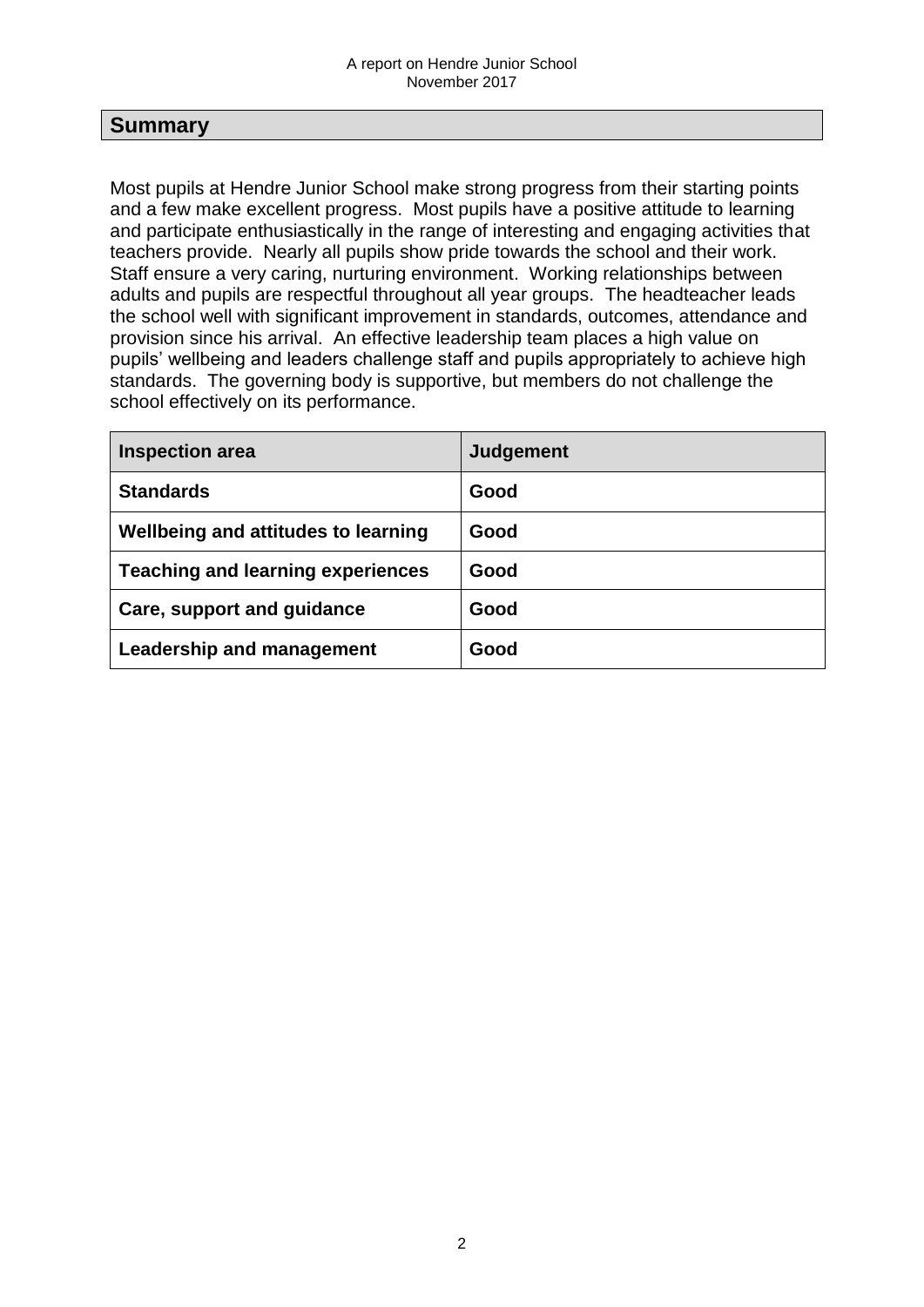### **Recommendations**

- R1 Improve pupils' ability to apply their extended writing skills across the curriculum
- R2 Ensure effective transition arrangements with the infants' school
- R3 Improve the level of challenge provided by the governing body

### **What happens next**

The school will draw up an action plan to address the recommendations from the inspection.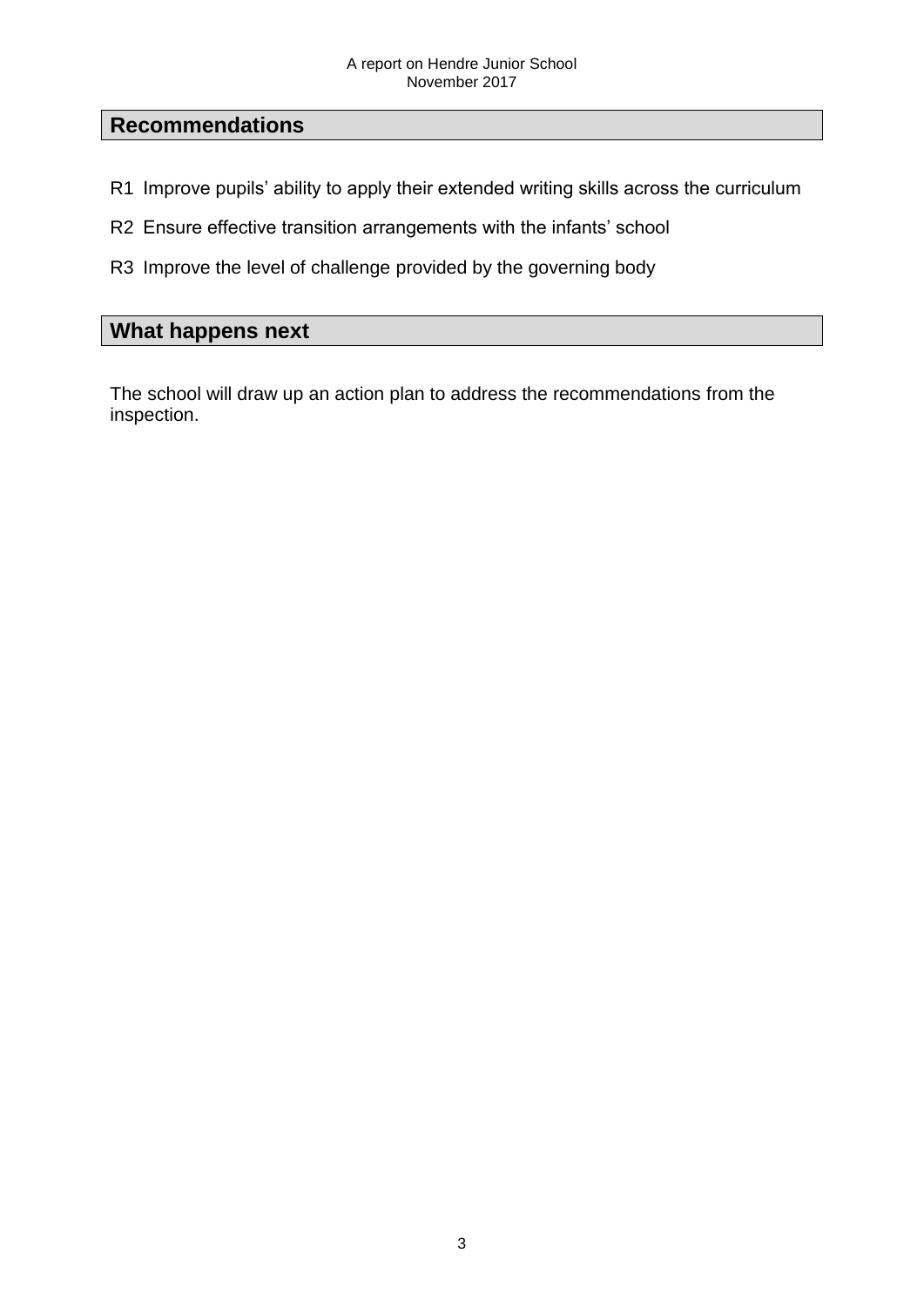#### **Main findings**

#### **Standards: Good**

During their time at the school, most pupils make good progress from their starting points. Across the school, most pupils participate enthusiastically in their learning. They are willing to take risks and are not afraid to make mistakes. Pupils with additional learning needs make good progress towards their targets from their starting points and a few pupils that are more able make excellent progress.

Throughout the school, pupils engage well in talk with their teachers and with other pupils. They discuss their work willingly and provide thoughtful responses to questions. Many upper key stage 2 pupils speak with a high degree of confidence and expression. Most pupils develop well as readers as they move through the key stage. Many pupils read with fluency, expression and understanding. They articulate preferences for different books and authors maturely and discuss characters using imaginative vocabulary. By the end of key stage 2, many pupils use skills such as skimming and scanning to locate information in a range of texts quickly and accurately.

Most pupils develop their writing skills effectively using paragraphs to organise their work. The spelling and punctuation of most pupils are of a good standard. By Year 6, they have a good understanding of writing for different purposes such as comparing and contrasting how a character is portrayed as a story line unfolds. More able pupils write well using a greater range of vocabulary and phrases pertaining to the topic, for example when reviewing a film. Less able pupils identify simple features of texts correctly, such as a headline in a newspaper. Many pupils plan their work well and redraft their writing, for instance when describing the characteristics of Hugo, a fictional horologist. They identify and edit aspects of their work that need improving suitably. They make effective use of imaginative vocabulary that suits the topic well. Most pupils' handwriting is neat and presentation is good. However, pupils' ability to apply their extended writing skills across the curriculum is limited.

Most pupils' numeracy skills are developing effectively across the school. Many pupils use various number strategies and apply their skills well in real-life situations, for example in Year 3 when buying items in a shop and calculating change, and in Year 6 when calculating the size of curtains required for windows in a house. Most pupils apply their mathematical skills competently in other areas of the curriculum. For instance, they use a range of graphs and charts to organise data from their science work effectively, choosing appropriate scales. Pupils' ability to apply their mathematical skills is a strength of the school.

Across the school, most pupils develop good skills in information and communication technology (ICT). Pupils use simple spreadsheets, search for information online, create picture collages and posters, prepare presentations and use a range of programmes competently to present their findings. Throughout the key stage, most pupils use digital tablets proficiently. For example, in Year 4 pupils model confidently on a two dimensional plan to create a three dimensional game.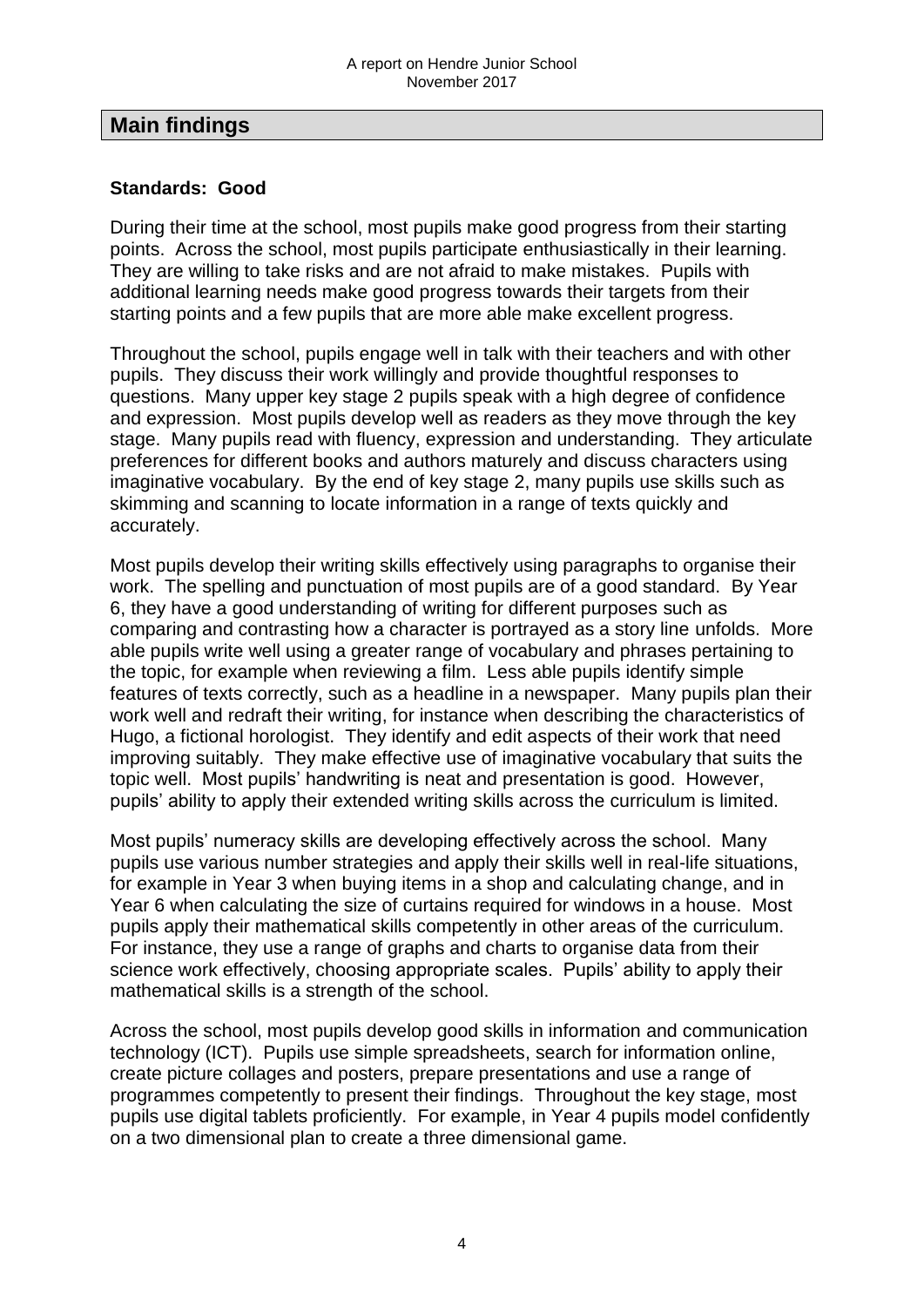Many pupils show a willingness to use Welsh. Standards have improved and the contribution of the school's impressive Criw Cymraeg helps to promote the language across the school successfully. This is a notable feature. Most pupils respond well to questions and instructions. Older pupils talk to others confidently, for example when talking about their interests and hobbies. By the end of key stage 2, many pupils write confidently in Welsh for different purposes using an increasing range of familiar sentence patterns and vocabulary. Pupils who are more able read texts in Welsh with accurate pronunciation and good understanding.

#### **Wellbeing and attitudes to learning: Good**

Nearly all pupils understand the importance of positive values such as honesty, fairness and tolerance, and demonstrate these values daily. Most treat peers and adults politely and with respect and they move around the school in a calm orderly manner.

Most pupils show enthusiasm for their tasks and activities and settle quickly to their learning. Most pupils behave well in lessons and respond well to the use of behaviour "peg boards" in class and the individual computer based points system. However in the lower key stage 2 classes, the behaviour of a very few pupils occasionally disrupts the learning of others.

Nearly all pupils understand the importance of the school's initiatives to improve attendance. Nearly all pupils display a positive attitude towards keeping healthy and they understand the importance of a good diet and drinking water regularly. They appreciate the value and benefit of keeping fit, for example embracing the opportunity to walk or run a mile daily. Most pupils have a good awareness of how to keep themselves safe when online.

Many pupils take advantage of the wealth of extra-curricular opportunities the school provides, such as football, dance and the popular and impressive 'Hendre High Notes', which focuses on developing pupils' creative talents.

Pupils are very proud of their work. Year 6 pupils speak passionately about the level of challenge and encouragement they receive from their teachers. Nearly all pupils have good collaborative skills and work purposefully in small groups. Pupils from all year groups are keen to share their work with others.

Most pupils are confident, independent learners, demonstrating positive attitudes and behaviours, which support lifelong learning. Most develop resilience as they go through school. They have a clear understanding of what to do when they find work difficult. By the end of the key stage, most pupils show a maturity in their attitude to work, realising that it is acceptable to get things wrong, as this will lead to new learning.

#### **Teaching and learning experiences: Good**

Overall, the quality of teaching in the school is good. Most teachers plan imaginative, exciting activities that engage pupils effectively. For example, Year 5 pupils investigate the alien visitation and create news report broadcasts on the remains left in the school grounds.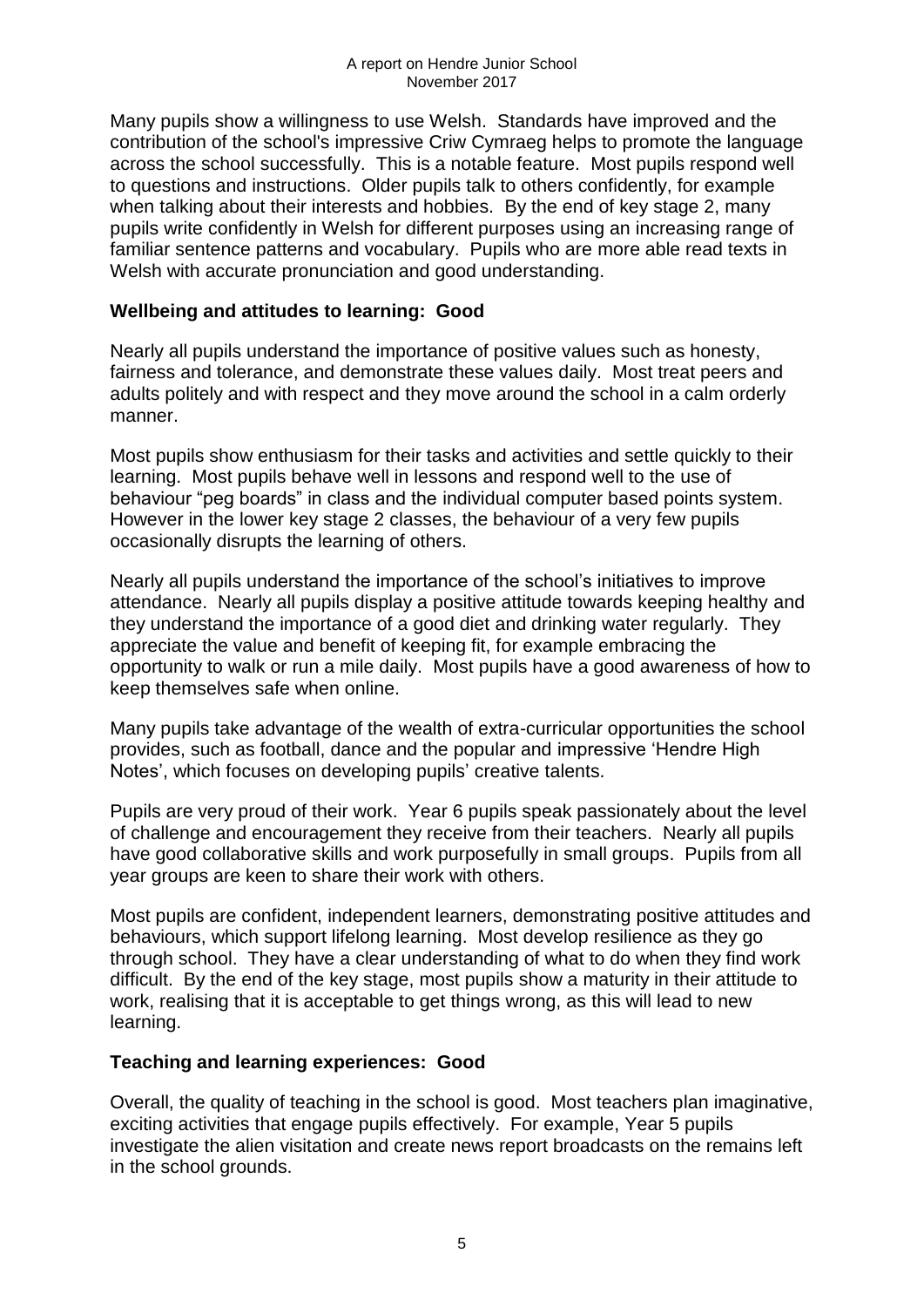Many teachers have high expectations and manage behaviour effectively. They use a wide variety of teaching styles well and use the outdoor area creatively to enrich pupils' learning experiences. They use questioning techniques skilfully to further pupils' learning and enable them to explain their thinking purposefully. In the few classes where teaching is less effective, the pace of the lesson is too slow and teachers do not address low-level disruption well enough.

Teachers provide opportunities for pupils to apply their numeracy and ICT skills purposefully across the curriculum, for example through filming a fictional news item on alien crafts landing in Caerphilly. This provides the pupils with good opportunities to record, film and present information effectively and creatively through digital technology.

Teachers facilitate worthwhile opportunities for pupils to acquire independent learning through developing research skills such as discovering how the heart works. However, in a few classes the over use of work sheets limits pupils opportunities to work independently and write at length. Most members of staff model the Welsh language to a high standard and encourage pupils to use the language throughout the school day. This is a notable feature of the school.

Most teachers give regular feedback about how well their pupils are doing, for instance by praising specific contributions in class. Their marking is purposeful and efficient and indicates clearly what the pupils need to do to improve. Teachers encourage pupils to use a range of self-assessment strategies. For example, pupils check their work against a jointly produced success criteria. They provide appropriate opportunities for pupils to set their own targets for improvement.

Teachers provide a wide and well-balanced variety of learning experiences based around a series of themes, such as studying the human body, or the Celts in Wales. A range of educational trips and visits, for example to local museums, historical sites, places of worship and science exhibitions, enrich pupils' learning experiences. As a result, nearly all pupils show a desire and enthusiasm to learn and take the initiative in many projects such as developing the school's radio station. This provides valuable opportunities to enable pupils to solve problems and develop their thinking and creative skills well.

Carefully planned literacy and numeracy interventions provide additional support for specific groups of pupils. Staff record their progress and they use this information effectively to plan further support as needed. As a result, most targeted pupils make good progress in improving their basic skills.

#### **Care, support and guidance: Good**

The school is a very caring nurturing environment with respectful working relationships between adults and pupils evident throughout all year groups. There are effective systems to monitor attendance and the academic progress of all pupil groups. This includes a comprehensive provision-mapping document to track the progress of pupils who receive extra support. Pupils receiving additional support have detailed individual education plans with child friendly targets that staff review regularly. Most targeted pupils make good progress in relation to their targets.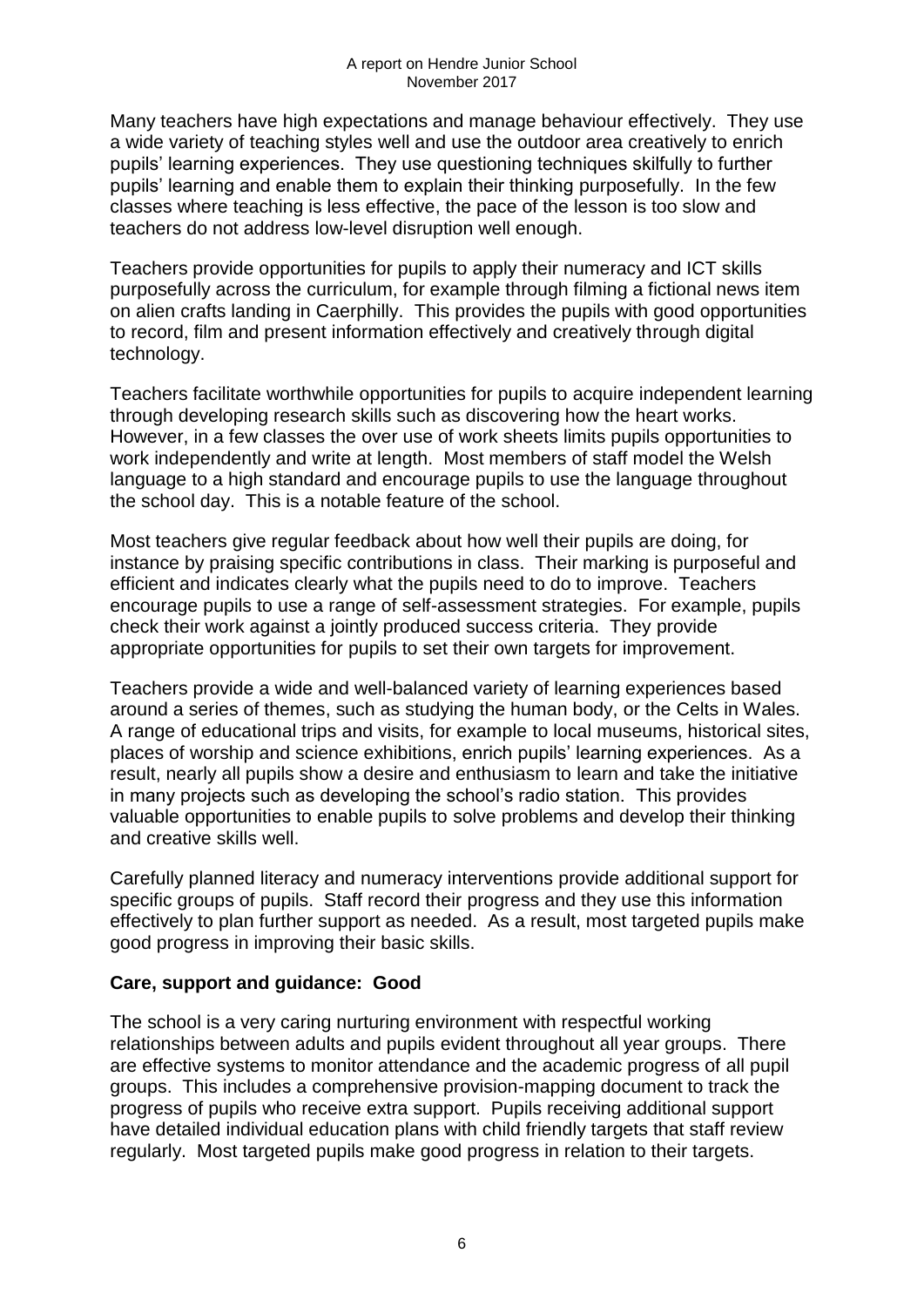The school has many pupil groups that ensure pupils have an active role in the daily life of the school. For example, members of the Criw Cymraeg and school council led a lively assembly to introduce the Welsh phrase of the week and report back on the success of their recent "Ugly Bug Ball" disco, which raised funds for playground equipment. Pupils in all pupil groups speak about their role with pride and enthusiasm. There is good evidence that these groups contribute a great deal to the life of the school. For example, the 'Learning Detectives' undertook lesson observations and fed back to pupils on how they could improve their behaviour and attitudes to learning. This had a positive effect on some pupils' behaviour.

The school is very successful in developing pupils as global citizens. The school's eco-committee led a very impressive project, which raised money for the creation of a borehole to provide fresh clean water for a partner school in Lesotho.

Arrangements to develop pupils' awareness of how to stay healthy are good. There are strong procedures to cater for the emotional health and wellbeing of each pupil. The school conducts commercially produced screening surveys to establish pupils' emotional development and their attitude towards themselves and school. Staff analyse results and use this information effectively to plan and deliver appropriate interventions for individuals and groups of pupils, which have a positive impact on pupils' self-esteem and confidence. Despite these good systems, transition arrangements with the infants' school are not effective enough.

Arrangements for safeguarding pupils meet requirements and give no cause for concern.

There are positive relationships with parents. For example, a recent meeting of the parent forum focused on concerns and perceptions about bullying in the school. As a result, the school council has decided to re-instate the 'friendship bench' and is introducing 'Friendship Friday'.

#### **Leadership and management: Good**

Leaders and staff share a vision based on the core values of pride, belonging and collaboration, within a clear leadership structure. Since the headteacher's appointment, there has been a continuous improvement in standards, outcomes, attendance and provision. The effective senior leadership team support the headteacher well.

Staff are clear about their roles and responsibilities and they work well together to ensure a supportive and caring environment that promotes the wellbeing of pupils successfully. The school is an effective learning community and leadership teams contribute well towards improving aspects of provision, for example the introduction of a radio station at school, mindfulness sessions and maintaining good standards of behaviour and wellbeing across the school.

Leaders have a good understanding of the school's strengths and areas for development. They gather information on pupils' progress through scrutinising pupils' books, undertaking lesson observations and analysing data. They also gather the views of pupils through various child led group. For example, the eco group have influenced the curriculum by enhancing pupils' knowledge of recycling, renewable energy, climate change and fairtrade through regular 'Go Green' days organised by the pupils.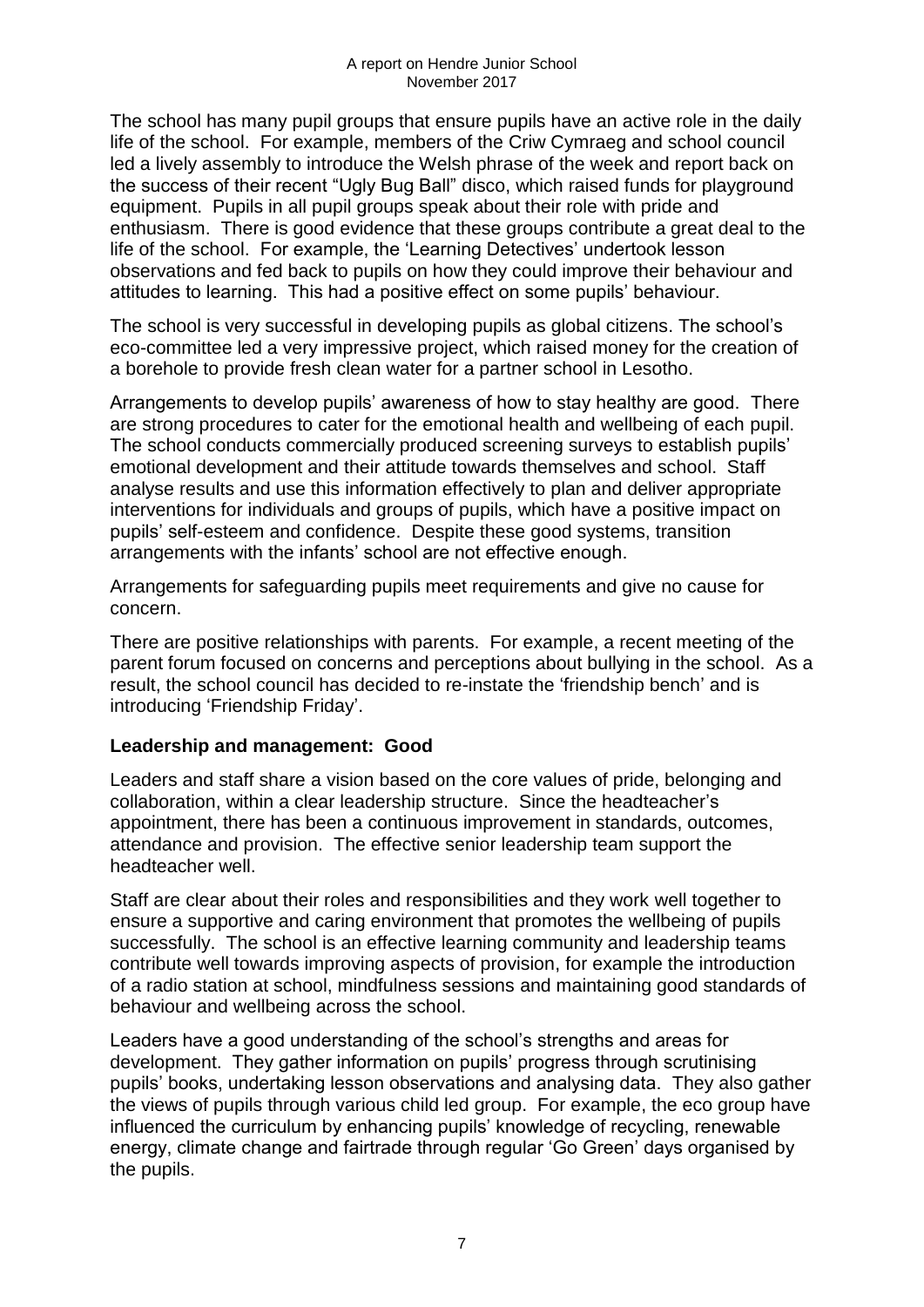There are effective arrangements for performance management. Targets link clearly to the school's priorities and areas for individuals' personal development. There are useful opportunities for staff to attend courses, receive in-house training and work with other schools to view and share good practice. This has improved standards of teaching throughout the school.

The school's strategic plan focuses on a worthwhile range of priorities identified from self-evaluation. It is a detailed document, which defines relevant and measurable actions for improvement pertinent to the school. In addition, it addresses national priorities clearly such as improving literacy and numeracy, and developing the digital competency of pupils as well as reducing the attainment gap between specific groups of pupils. It is effective in bringing about improvement, and as a result, the school has improved its provision for Welsh.

There are good opportunities for staff to develop their knowledge of current teaching strategies and to share good practice with other schools, for example on how to adapt mathematical activities to motivate and improve outcomes for girls. Links with the comprehensive school through joint planning of lessons and moderating pupil outcomes help staff to agree pupil attainment and areas for support on transition to Year 7.

Governors work with the headteacher, the senior management team and staff effectively to evaluate progress carefully. They keep a careful check on school expenditure and evaluate the cost effectiveness and impact of resources. However, governors do not challenge the school sufficiently enough as critical friends.

Leaders ensure efficient use of the school's budget and target specific resources to meet school priorities such as developing pupils' Welsh language skills and their digital competency. The school makes effective use of the pupil development grant to improve provision for developing the literacy and numeracy skills and wellbeing of pupils eligible for free school meals.